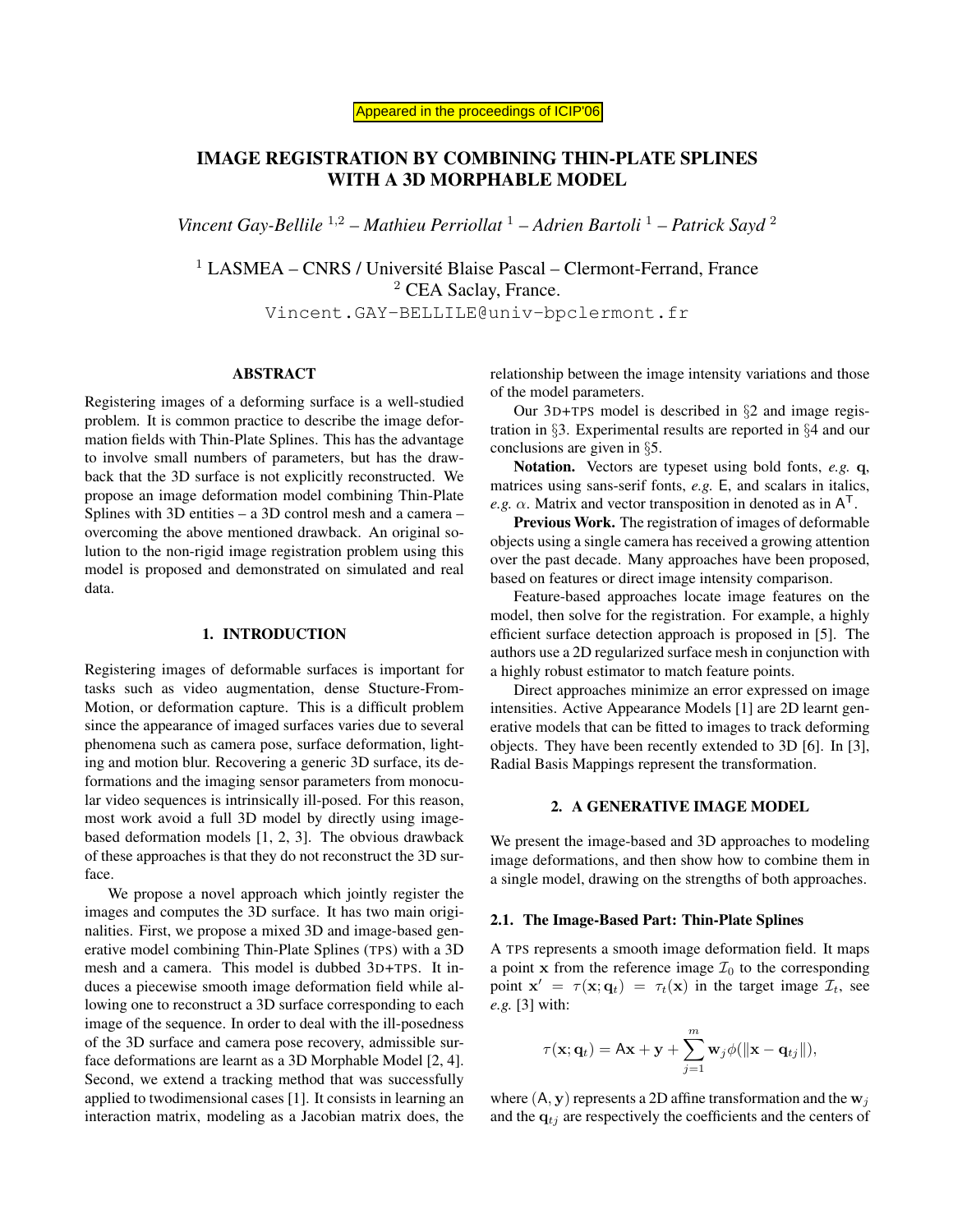the transformation. The kernel function is  $\phi(\mu) = \mu^2 \log(\mu)$ . TPS are traditionally estimated from point correspondences, see *e.g.* [7].

## 2.2. The 3D Part: Control Mesh and Camera

A piecewise planar 3D control mesh approximating the surface is used along with a camera model to explain the deformations in the images. So as to deal with the ill-posedness inherent to deforming surface recovery, a 3D Morphable Model is used for the control mesh. The typical deformations are learnt prior to image registration, using PCA (Principal Component Analysis) on a collection of admissible meshes. More details are given in §4.1. The 3D mesh  $Q_t$  is thus expressed in terms of a mean mesh  $\overline{E}$  and l eigenmeshes  $E_k$ , and parameterized by view-dependent *configuration weights*  $\alpha_t$ , so that a 3D vertex is given by:

$$
\mathbf{Q}_{tj} = \bar{\mathbf{E}}_j + \sum_{k=1}^l \alpha_{tk} \mathbf{E}_{kj}.
$$

The 3D mesh can be rotated and translated to account for camera pose:  $Q'_{tj} = R(a_t)Q_{tj} + y_t$ , where  $a_t$  is a 3vector containing the 3 rotation angles. A projective camera with fixed intrinsic parameters is used. Defining the vector of parameters  $S_t^T = (a_t^T, y_t^T, \alpha_t^T)$ , the projection is written  $\mathbf{q}_t = \Pi(\mathbf{S}_t)$ , where  $\mathbf{q}_t$  contains the vertices of the imaged mesh.

#### 2.3. The 3D+TPS Model

The main idea for building the 3D+TPS model is that a TPS  $\tau_t$ can be controlled by using as centers the projected vertices of the 3D control mesh in the reference and target image  $t$ . The registration error induced by the TPS will in turn constrain the 3D entities parameters. This tight coupling allows us to infer 3D information from images only.

The transfer function  $\tau_t$  induced by the 3D+TPS model is used in two ways. First, in the interaction matrices learning stage, for generating images from locally perturbed model parameters. Second, in the registration stage, for warping the target image  $\mathcal{I}_t$  onto the reference image. In the first case,  $\tau_t^{-1}$  is required for warping the reference image onto the perturbed image, while in the second case,  $\tau_t$  is required. We propose an efficient approximation of  $\tau^{-1}$  for image warping in §3.2.

To sum up, our 3D+TPS model has the advantage of explicitly involving a simple 3D surface mesh and camera pose and produces a smooth deformation field.

#### 3. REGISTERING IMAGES

## 3.1. The Error Function

A great variety of feature and intensity based error function are proposed in the litterature. We adopt the direct approach

and minimize the sum of squares of intensity differences over pixels  $K$  which are Canny edge points in the reference image:

$$
C(\mathbf{S}_t) = \sum_{\mathbf{x} \in \mathcal{K}} \left( \mathcal{I}_0[\mathbf{x}] - \mathcal{I}_t \left[ \tau(\mathbf{x}; \Pi(\mathbf{S}_t)) \right] \right)^2.
$$
 (1)

We work with edge points only because they carry the most important texture information. Minimizing  $C$  is a nonlinear least squares problem. One of the most convincing approaches in the litterature is [8]. The error criterion (1) is linearized around  $S_0$  yielding:

$$
\delta \mathbf{S}_0 = \mathcal{F} \cdot \text{vect}(\delta \mathcal{I}), \tag{2}
$$

where vect is the matrix vectorization operator. A closedformed expression is derived for matrix  $\mathcal F$  using the inverse Jacobian image. Cootes *et al.* [1] propose to estimate  $\mathcal F$  from training images obtained by perturbing the generative model parameters around  $S_0$ . The learnt matrix  $\mathcal F$  is called the *interaction matrix*.

## 3.2. Learning the Interaction Matrix

Perturbations are drawn randomly and selected if the maximum displacement of image vertices is below some threshold  $\gamma$  that we typically choose as a few pixels. For each selected perturbation, a synthetic image is generated in order to compute the change in appearance, see figure 1. Given the generative model parameters  $S^i$  for the perturbed image, we form the transfer function  $\tau^{-1}$  and warp the texture image:

$$
\tilde{\mathcal{I}}^i[\mathbf{x}] = \mathcal{I}_0[\tau^{-1}(\mathbf{x};\Pi(\mathbf{S}^i))].
$$

This function is implemented using a TPS interpolating the vertices. To compute the TPS coefficients, we generate a regular grid where vertices play the role of centers for the TPS. Thanks to the vertex correspondences between the reference and the perturbed images, we lineary compute the TPS parameters and so the transfer function  $\tau^{-1}$ .



Fig. 1. Training images, needed to learn the interaction matrices, are generated by perturbing the model parameters.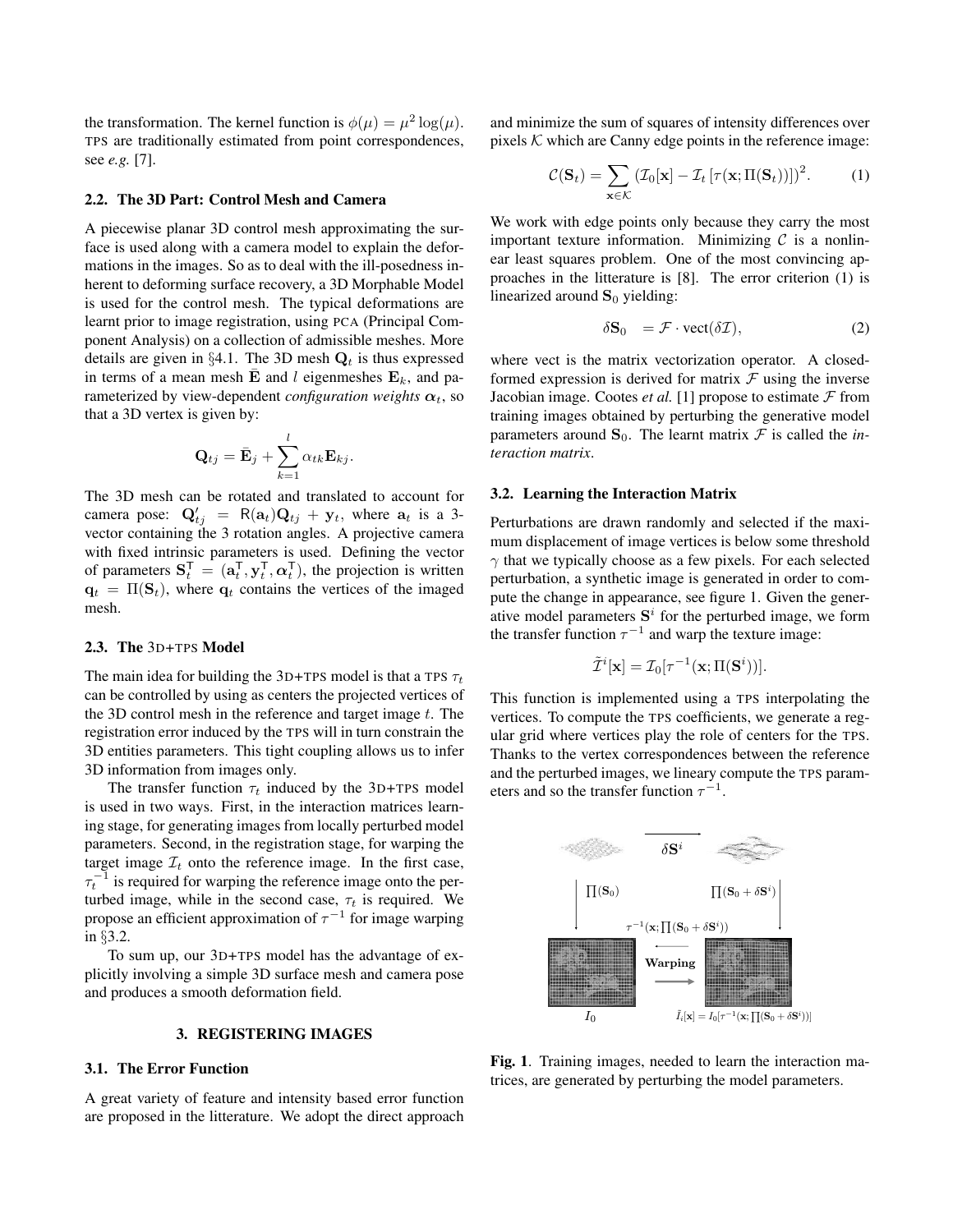#### 3.3. Registration of an Image Sequence

We proceed as follows. We initialize  $S_t$  to any initial guess, for example  $S_t$  ←  $S_{t-1}$ . We warp the current image  $\mathcal{I}_t$  to  $\tilde{\mathcal{I}}_t$  using the mapping induced by  $\mathbf{S}_t$ , and compute the difference image  $\delta \overline{I}_t = \overline{I}_0 - \tilde{I}_t$ . The local update  $\delta S_0$  is then computed from (2) as  $\delta S_0 = \mathcal{F} \cdot \text{vect}(\delta \mathcal{I}_t)$ . It must be composed with the current  $S_t$  in order to update it, as illustrated on figure 2. This is a forward compositional strategy [9]. How to compose the local mapping correction  $\delta S_0$  with  $S_t$  is not straightforward. We solve this problem by mapping the control mesh vertices from the reference to the target view giving  $\mathbf{q}_t = \tau(\Pi(\mathbf{S}_0 + \delta \mathbf{S}_0); \mathbf{S}_t)$ , and minimizing the discrepancy between these vertices and the vertices predicted by the model, *i.e.* the reprojection error, over  $S_t$ :

$$
\min_{\mathbf{S}_t} \|\mathbf{q}_t - \Pi(\mathbf{S}_t)\|^2. \tag{3}
$$

The minimization is solved using the nonlinear least squares algorithm Levenberg-Marquardt.

As underlined above, the linear relationship (2) represents a local approximation of the cost function around  $S_0$ . Obviously, the validity of the approximation is conditioned upon the magnitude  $\gamma$  (expressed in pixels), of the perturbation used for generating the training images. In order to increase the speed of convergence and widen the size of the bassin of convergence, we learn not only one, but rather a serie  $\mathcal{F}_1, \ldots, \mathcal{F}_\kappa$  of interaction matrices, with a gradually lower perturbation magnitude. This forms a coarse to fine set of linear approximations to the error function, that we apply in turn.

This approach is different from the one in [6], which penalizes a 2D Active Appearance Model, by jointly computing a 3D Morphable Model. In the approach we propose, the 3D model and the TPS are represented with the same set of parameters. One of the differences with [1] is that they assumed that the domain where the linear relationship (2) is valid covers the whole set of registrations, thus avoiding the need of the difficult composition step. This however not appears to be a valid choice in practice.

## 4. EXPERIMENTAL RESULTS

## 4.1. The Control Mesh

Depending on the kind of surface that one may want to register, different surface generation schemes are used. For instance, the 3D Morphable Model proposed in [4] can be used for faces. We are interested in registering images of surfaces such as a rug or a sheet of paper, and follow [2] to generate a set of training meshes by deforming a regular, flat mesh by randomly changing the angles between the different facets.



Fig. 2. Our image registration algorithm follows the forward compositionnal strategy, see text for details.

## 4.2. Simulated Data

In order to assess the behaviour of our algorithm in different conditions, we synthesized images under controlled conditions. Given a reference image, we applied a random perturbation to our model such that the mean rigid displacement of the pixels, caused by the relative displacement between the camera and the control mesh, is  $\delta_R$ , and the mean non-rigid displacement of the pixels, caused by the deformation of the control mesh, is  $\delta_{NR}$ . We added gaussian noise, with variance  $\sigma$  % of the maximum greylevel value, to the warped image. We varied each of these parameters independently, using the following default values:  $\delta_R = 5$  pixels,  $\delta_{NR} = 3$  pixels,  $\sigma = 1\%$  while measuring the residual error defined as the mean of Euclidean distance between the vertices of the mesh which generated the warped image, and those of the estimated mesh. Figure 3 shows the results we obtained. We observed on figure 3 (a) that when the magnitude of the perturbation is greater than 20 pixels, the registration efficiency quickly decreases. Those perturbation magnitudes have actually not been learnt, causing the linear approximation being less accurate. We expect the average displacement between consecutive images to be far less than 20 pixels in real cases. Figure 3 (b) shows that the alignment error in pixels is approximatively linear in the variance of the noise on image intensities. In practice, one can expect the noise magnitude to be in the order of 2% of the maximum grey value, making our algorithm well-adapted to many real image sequences.

#### 4.3. Real Data

We tested our algorithm on several image sequences. One of them, consisting of 40 images see figure 5, is used to demonstrate our approach. To initialize the tracker, we made the assumption that the 3D mesh associated to the first image was flat. Consequently, the initialisation problem is equivalent to estimating the relative pose of a plane. Even if some images